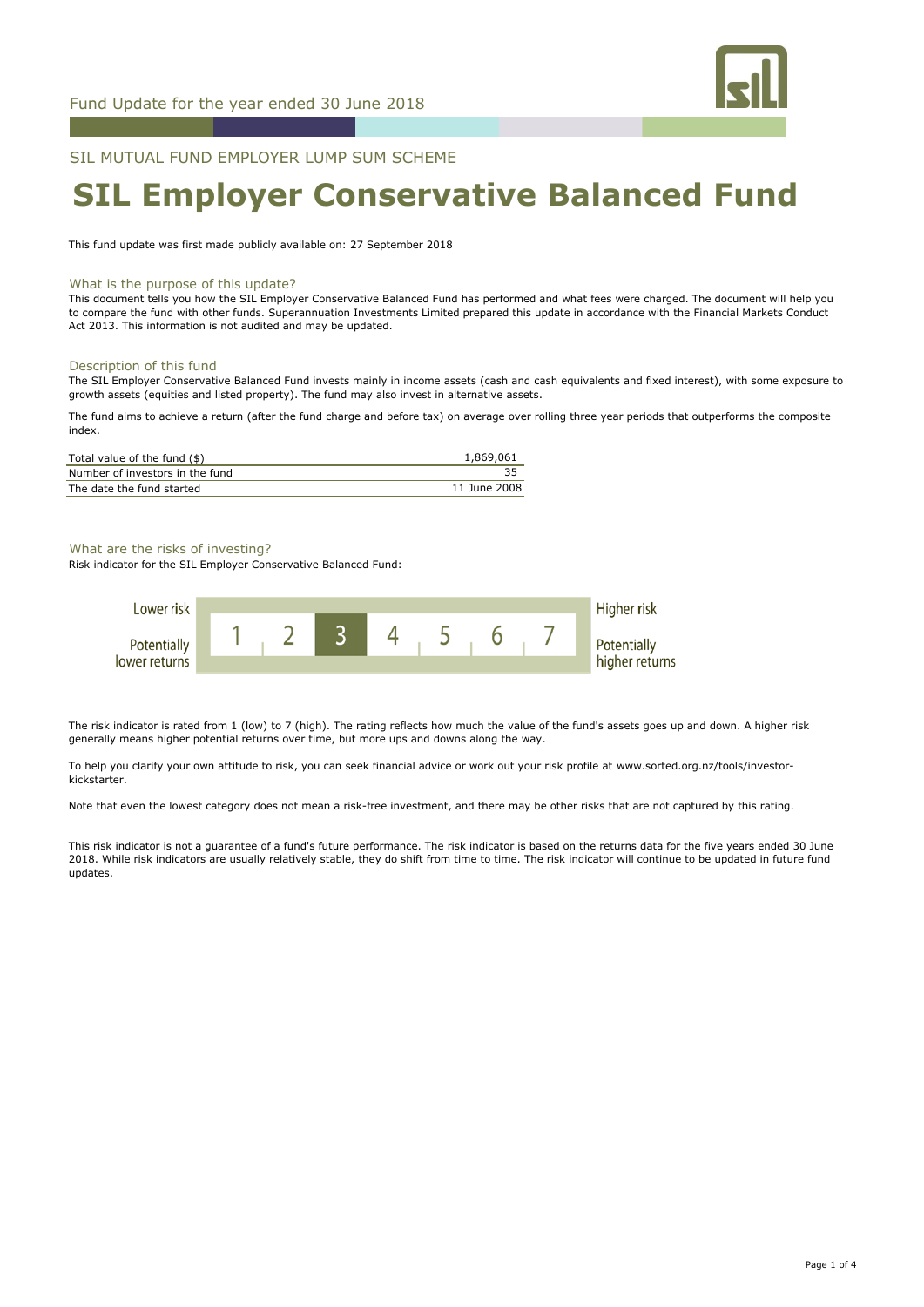# How has the fund performed?

|                                                    | Average over past<br>five years | Past year |  |
|----------------------------------------------------|---------------------------------|-----------|--|
| Annual return                                      |                                 |           |  |
| (after deductions for fund charges and tax)        | 5.86%                           | 5.57%     |  |
| Annual return                                      |                                 |           |  |
| (after deductions for fund charges but before tax) | 7.00%                           | 6.02%     |  |
| Market index annual return                         |                                 |           |  |
| (reflects no deduction for fund charges and tax)   | 7.55%                           | 6.75%     |  |

The market index annual return is calculated using the target investment mix and the indices of each asset class.

Additional information about the market index is available in the statement of investment policy and objectives on the scheme register at business.govt.nz/disclose.



# **Annual return graph**

This shows the return after fund charges and tax for each year ending 31 March since the fund started. The last bar shows the average annual return since the fund started, up to 30 June 2018.

**Important:** This does not tell you how the fund will perform in the future.

Returns in this update are after tax at the highest prescribed investor rate (PIR) of tax for an individual New Zealand resident. Your tax may be lower.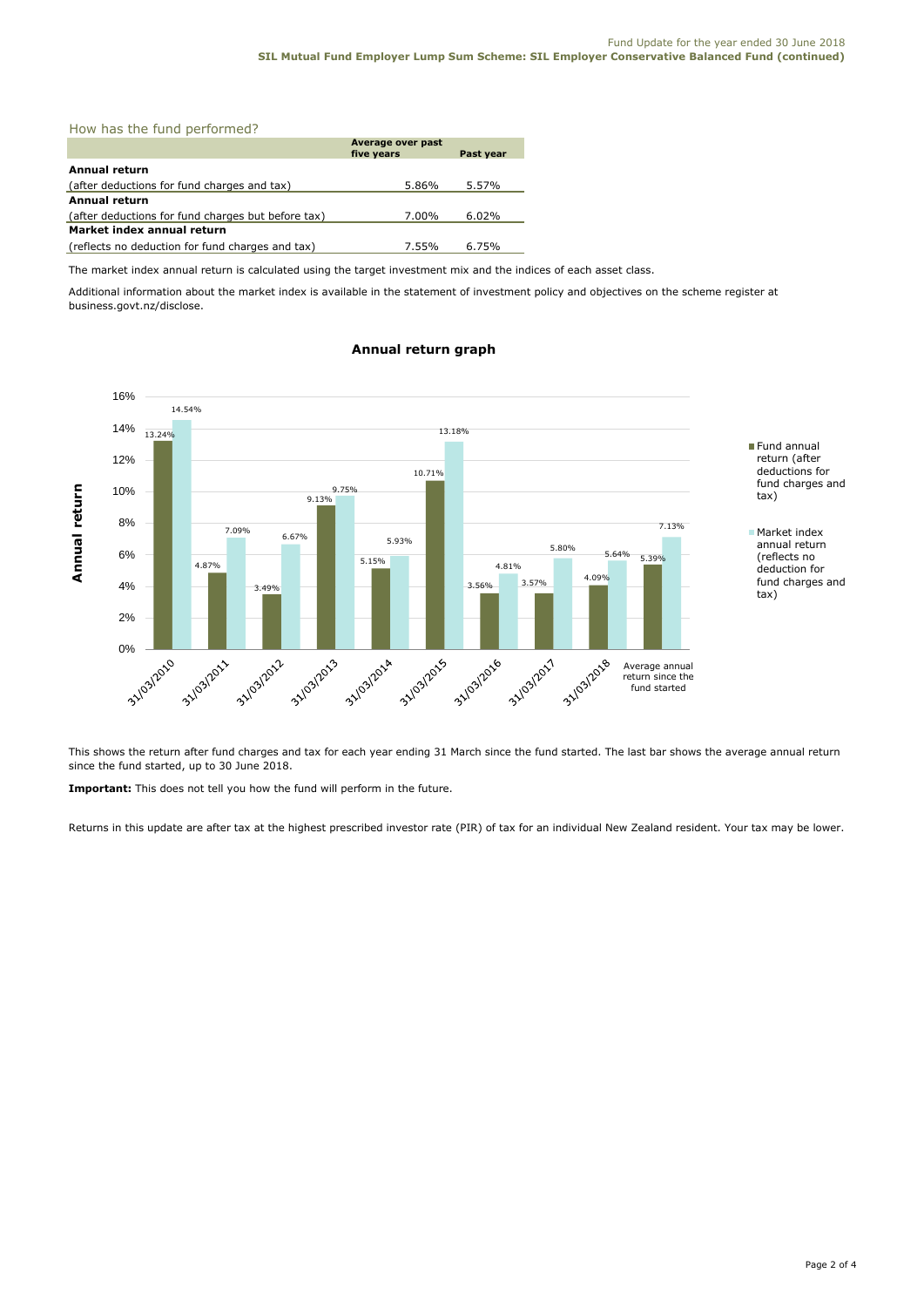# What fees are investors charged?

Investors in the SIL Employer Conservative Balanced Fund are charged fund charges. In the year to 30 June 2018 these were:

|                                             | % of net asset value          |
|---------------------------------------------|-------------------------------|
| <b>Total fund charges</b>                   | 0.96%                         |
| Which are made up of:                       |                               |
| Total management and administration charges | 0.96%                         |
| Including:                                  |                               |
| Manager's basic fee                         | $0.85\%$                      |
| Other management and administration charges | $0.11\%$                      |
| <b>Total performance based fees</b>         | $0.00\%$                      |
|                                             | Dollar amount per<br>investor |
| <b>Other charges</b>                        |                               |
| Membership fee                              | \$0                           |

Investors are not currently charged individual action fees for specific actions or decisions (for example, for withdrawing from or switching funds).

Small differences in fees and charges can have a big impact on your investment over the long term.

#### Example of how this applies to an investor

Sarah had \$10,000 in the fund at the start of the year and did not make any further contributions. At the end of the year, Sarah received a return after fund charges were deducted of \$557 (that is 5.57% of her inital \$10,000). Sarah also paid \$0 in other charges. This gives Sarah a total return after tax of \$557 for the year.

# What does the fund invest in?

## **Actual investment mix Target investment mix**

This shows the types of assets that the fund invests in. This shows the mix of assets that the fund generally intends to invest in.